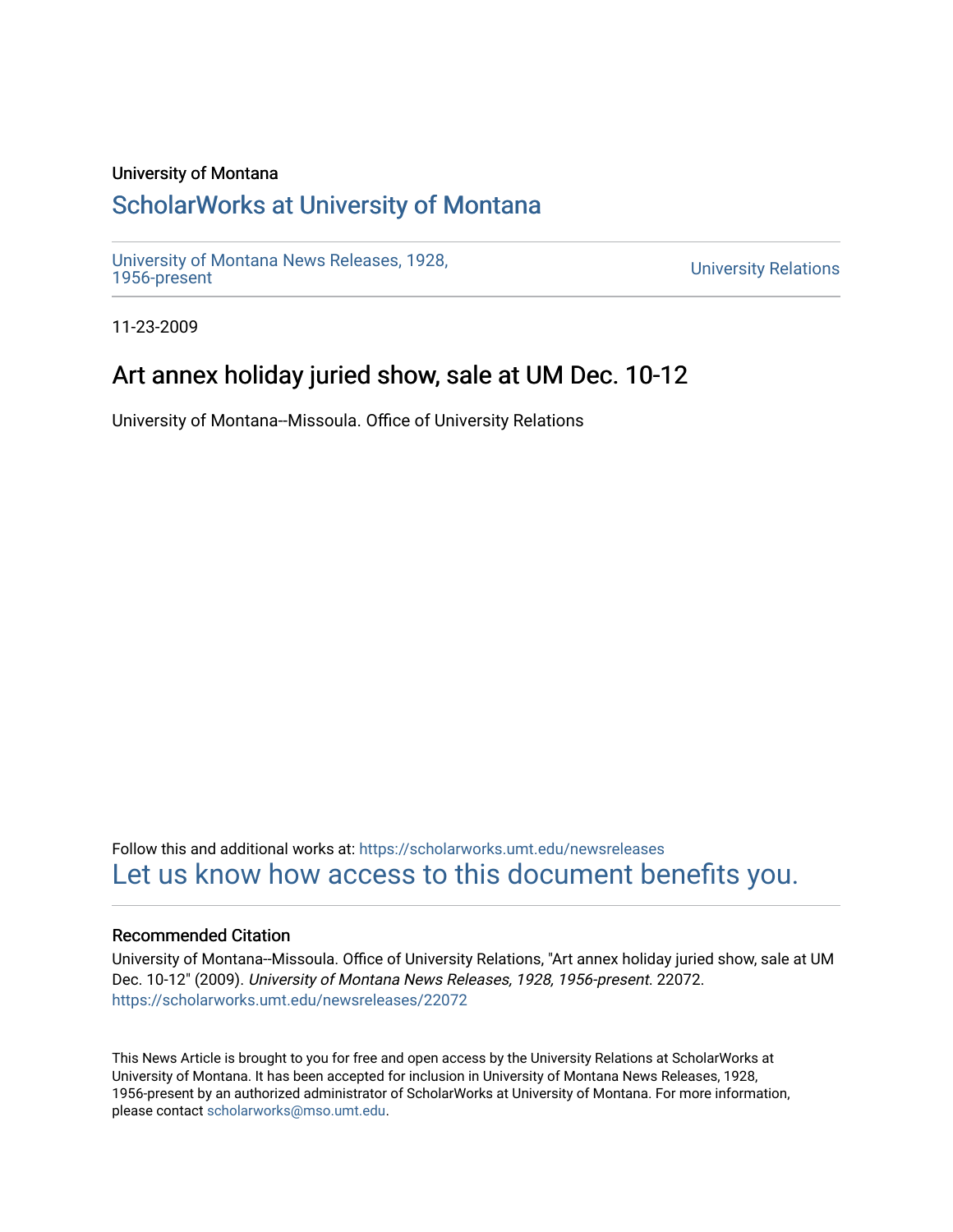

UNIVERSITY RELATIONS • MISSOULA. MT 59812 • 406.243.2522 • FAX: 406.243.4520

# NEWS RELEASE

Nov. 23, 2009

**CORRECTION:** The name of the event in this release has been changed to the Art Annex Holiday Juried Show and Sale. Please use this corrected version.

Contact: Professor Beth Lo, UM School of Art, 406-243-6476, [elizabeth.lo@umontana.edu](mailto:elizabeth.lo@umontana.edu)

### **ART ANNEX HOLIDAY JURIED SHOW, SALE AT UM DEC. 10-12**

#### **MISSOULA -**

The 23rd Annual Art Annex Holiday Juried Show and Sale will take place Thursday through Saturday, Dec. 10-12, at The University of Montana.

The Art Annex is located on campus adjacent to the Grizzly Pool next to the Adams Center, and the event is free and open to the public. Hours are from 4 to 7 p.m. Thursday, Dec. 10, from 9 a.m. to 7 p.m. Friday, Dec. 11. and from 9 a.m. to 6 p.m. Saturday, Dec. 12.

The show will include representatives of the top UM student work in the 3-D area, ceramics and sculpture. Featured this year in the sale will be the artwork of ceramist Julia Galloway, the new director of UM's School of Art. and her students' work from this fall's wheel-throwing class.

Galloway is internationally renowned for her exquisite porcelain vessels. In her onewoman exhibition last spring at The Clay Studio in Philadelphia, the studio recognized Galloway as "one of the premier makers of utilitarian ware of our time."

The show will be co-juried by artist and educator Lela Autio and ceramic sculptor Joe Batt, a UM alumnus who currently heads the ceramics program at South Puget Sound Community College in Olympia, Wash.